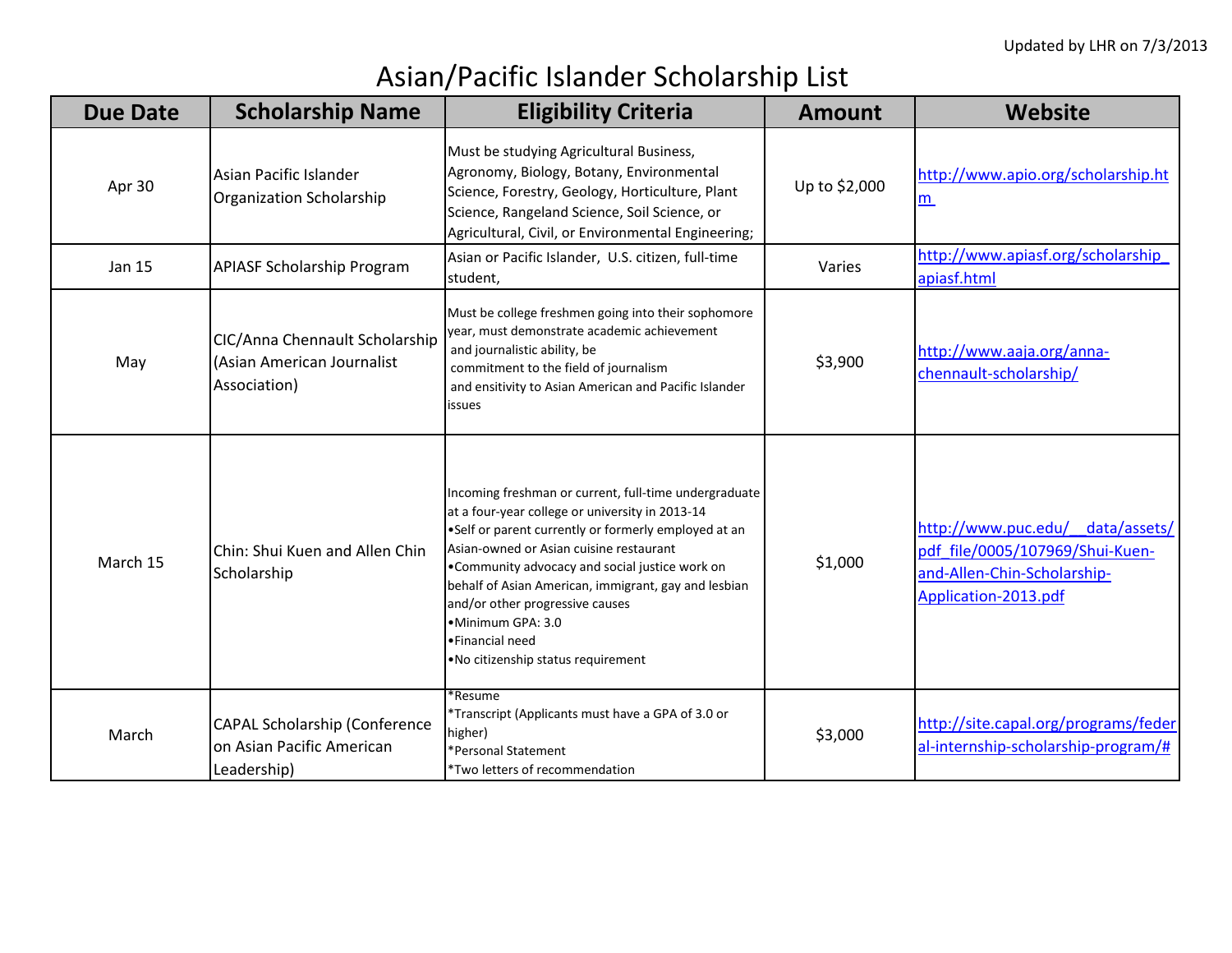Updated by LHR on 7/3/2013

| <b>Due Date</b> | <b>Scholarship Name</b>                         | <b>Eligibility Criteria</b>                                                                                                                                                                                                                                                                                                                                                                                                                                                                                                                                     | <b>Amount</b> | Website                                                                                         |
|-----------------|-------------------------------------------------|-----------------------------------------------------------------------------------------------------------------------------------------------------------------------------------------------------------------------------------------------------------------------------------------------------------------------------------------------------------------------------------------------------------------------------------------------------------------------------------------------------------------------------------------------------------------|---------------|-------------------------------------------------------------------------------------------------|
| October 30      | George Choy Memorial / Gay                      | self-identified as an Asian/Pacific Islander; (at least<br>25% API ancestry)<br>are involved in the LGBTIQQ community (priority will<br>be given to those self-identified as lesbian, gay,<br>bisexual or transgender)<br>are in the process of applying to, or are currently<br>Asian Pacific Alliance Scholarship attending school in one of the nine Bay Area counties<br>(Alameda, Contra Costa, Marin, San Francisco, San<br>Mateo, Santa Clara, Napa, Sonoma, and Solano)<br>have an unweighted cumulative grade point average<br>(GPA) of 3.00 or better | \$1,000       | http://www.gapa.org/scholarship                                                                 |
| April 15        | APIO Scholarships 2013                          | Must be studying Agricultural Business, Agronomy,<br>Biology, Botany, Environmental Science, Forestry,<br>Geology, Horticulture, Plant Science, Rangeland<br>Science, Soil Science, or Agricultural, Civil, or<br>Environmental Engineering, and other related fields of<br>study. Only Asian or Pacific Islander students, who are<br>U.S. citizens, are eligible for this scholarship.                                                                                                                                                                        | Up to \$2,000 | http://www.apio.org/scholarship.ht<br>m                                                         |
| Aug 1           | The Asian Women In Business<br>Scholarship Fund | *Must demonstrated a leadership role in a community<br>endeavor and/or b) a record of entrepreneurial<br>achievement<br>*Enrolled full-time in an accredited four-year<br>undergraduate institution in the U.S<br>*Minimum of 3.0 (out of 4.0) GPA (H.S. credit/grades<br>do not count towards this scholarship)<br>*Provide the most recent college transcript;<br>*Provide a minimum of one professional<br>recommendation<br>*Fully complete and sign the AWIB Scholarship<br>Application<br>*Be a U.S. citizen or permanent resident                        | up to \$5,000 | http://www.awib.org/index.cfm?fus<br>eaction=Page.viewPage&pageId=811<br>&parentID=472&nodeID=1 |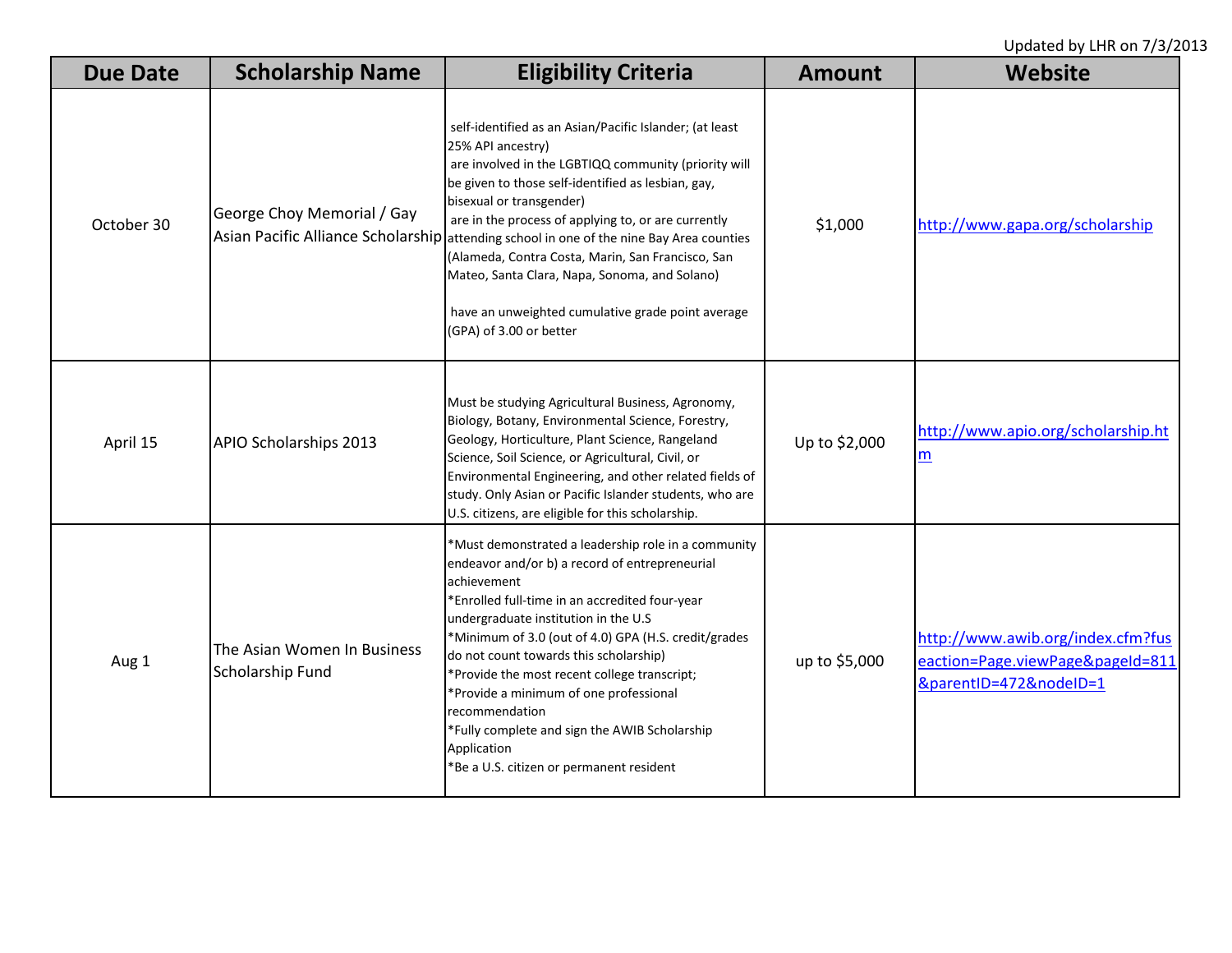Updated by LHR on 7/3/2013

| <b>Due Date</b> | <b>Scholarship Name</b>                                                                 | <b>Eligibility Criteria</b>                                                                                                                                                                                                                                                                                                                                                                                                                                                                                                                                                                   | <b>Amount</b> | <b>Website</b>                                                                     |
|-----------------|-----------------------------------------------------------------------------------------|-----------------------------------------------------------------------------------------------------------------------------------------------------------------------------------------------------------------------------------------------------------------------------------------------------------------------------------------------------------------------------------------------------------------------------------------------------------------------------------------------------------------------------------------------------------------------------------------------|---------------|------------------------------------------------------------------------------------|
| Feb 15          | OCA scholarship (Organization<br>of Chinese Americans)                                  | . Be of Asian and/or Pacific Islander ethnicity as defined<br>by the U.S. Census<br>.Be a citizen, national, or legal permanent resident of<br>the United States. Citizens of the Republic of the<br>Marshall Islands, Federated States of Micronesia and<br>the Republic of Palau are also eligible to apply<br>.Be enrolling in a U.S. accredited college<br>. Have a minimum cumulative GPA of 2.7 on a 4.0 scale<br>. Must apply for federal financial aid using the Free<br>Application for Federal Student Aid (FAFSA) by<br>February 15<br>•Submit one letter of recommendation online | \$2,000       | http://www.ocanational.org/?page=<br>Programs_ScholarApp                           |
| March           | AAWA scholarship (Asian<br>American Women's Alliance)                                   | *Asian American students enrolled in High School,<br>College or Graduate School<br>*Completed application form, official transcript,<br>personal statement/career or personal goals, a letter<br>of recommendation from a professor, community<br>leader or employer.                                                                                                                                                                                                                                                                                                                         | \$500         | http://www.aawalliance.com/award<br>s-scholarships/                                |
| April           | <b>CANFIT Nutrition, Physical</b><br><b>Education and Culinary Arts</b><br>Scholarships | *Program in Nutrition, Public Health or Physical<br>Education; or American Dietetic Association<br>*Approved Pre-professional Practice Program at an<br>accredited university in California.<br>*3.0 or better GPA (cumulative).<br>*African-American, American Indian, Alaska Native,<br>Asian-American, Pacific Islander or Latino/Hispanic<br>descent.                                                                                                                                                                                                                                     | Varies        | http://canfit.org/scholarships/                                                    |
| March           | Asian Pacific Fund scholarships                                                         | Asian or Pacific Islander, U.S. citizen, full-time<br>student,                                                                                                                                                                                                                                                                                                                                                                                                                                                                                                                                | Varies        | http://www.asianpacificfund.org/inf<br>ormation-for-student-<br>applicants#banatao |